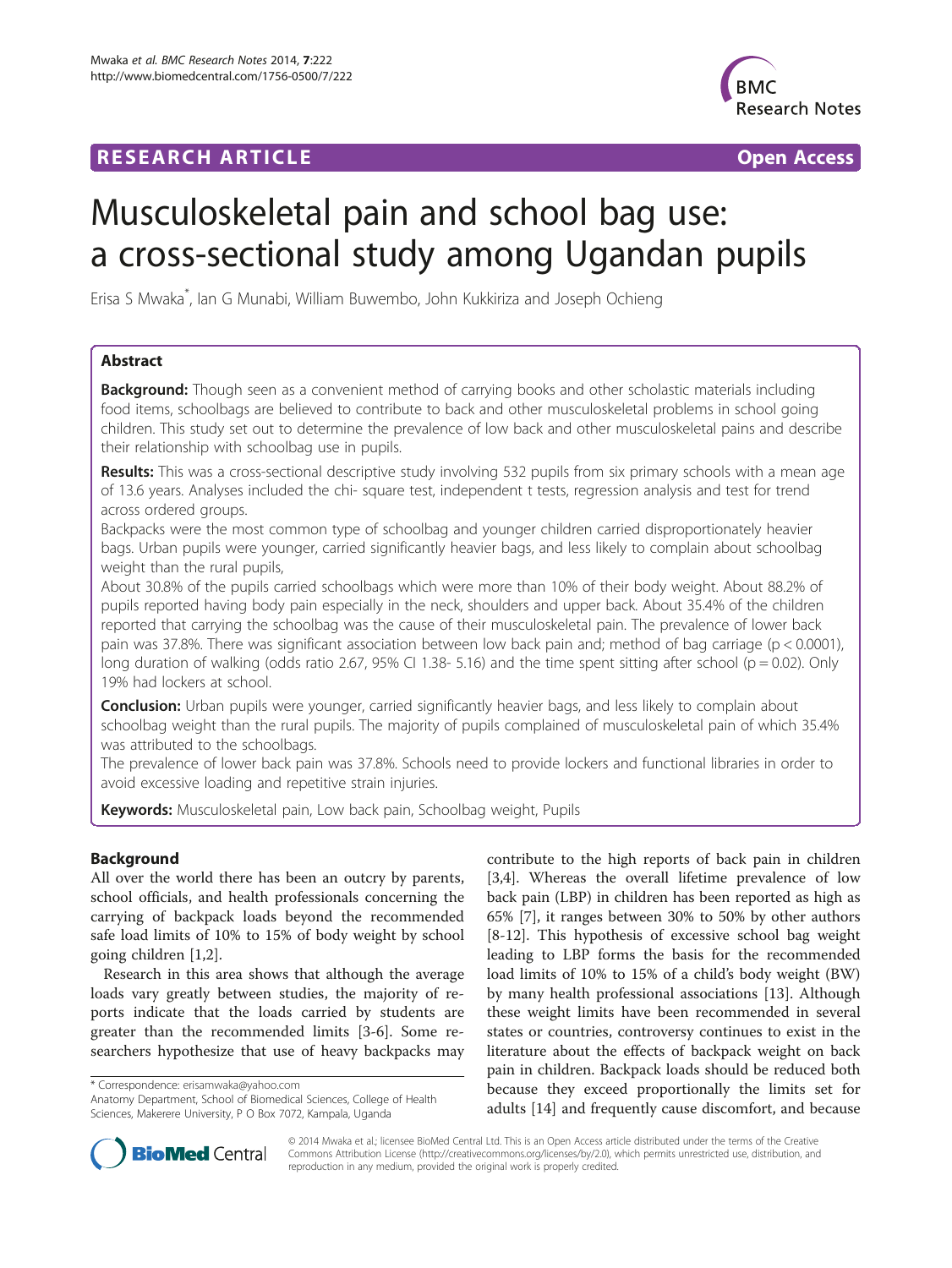fatigue during backpack carrying and time spent bearing the backpack on the shoulders are parameters associated with back pain.

In Uganda, literature search has revealed no previous study on back pain among school going children and there is no data available describing the current use of schoolbags by pupils in the country, especially among day scholars who commute to school every day. This study was set to investigate the prevalence of back pain and its association with schoolbag use in pupils.

# Methods

This was a cross-sectional descriptive study carried out among school children from six primary schools. Ethical approval was obtained from the Makerere University School of Medicine research and ethics committee. The sample size was calculated using the online OpenEpi software for sample size calculation for proportions ([www.openepi.com](http://www.openepi.com)) [[15\]](#page-5-0). This was obtained using the assumption that each of the 6 schools had 4 streams of 100 pupils each giving a sample population of 2400 pupils in the candidate classes. We used an assumed prevalence of LBP of 50% as was reported in the study by Haselgrove et al., 2008 [[16](#page-5-0)] and precision of 5% (delta). To allow for adequate power during sub analysis a confidence level of 99% for (1-β) was selected to give a sample size of 520 pupils. To this a 50% additional allowance for non- response or refusal to consent on the part of the pupils parents. This gave a final targeted sample size of 780 pupils. These pupils had to assent before recruitment in the study. Schools located within Kampala the capital city of Uganda East Africa, were classified as urban and those from up-country districts were classified as rural.

Participants enrolled from five schools were in Primary seven while one school which was a private school contributed pupils of primary six because the P7 class had already gone on vacation after completing their final primary leaving examinations (PLE). The inclusion criteria were as follows: being in class primary seven or six, parental consent, pupil assent, ability to ambulate independently, and ability to wear a school bag while standing on a weighing scale. All children with pathological causes of back pain were excluded from the study. However, such children were given professional orthopaedic consultation and where necessary treatment was prescribed.

# Data collection

Only school children whose parents/guardians had given informed consent were eligible and of these only those who endorsed the assent forms were enrolled into the study. The pupils had their weights and heights measured. The weighing scales were placed on a flat surface in a corner of the classroom and set to zero. Children

dressed in their uniforms with their shoes removed were then weighed using a digital weighing scale (AEG Electrolux ABS 408E, China) with 0.1 kg increments. The weight was first measured when carrying the school bag and then without the school bag and the difference between the two weights was recorded as the weight of the school bag. All values were documented on the questionnaire. The weighing scales were recalibrated after each measurement. Validated questionnaires were then administered and answered collectively as a group. One of the investigators would take the lead and guide the entire class through a series of question. Care was taken to simplify the questions as much as possible and explanations were given whenever questions arose. Some questions had to be translated into the respective local languages for ease of understanding whenever it was deemed necessary. The rest of the research team would circulate around the class to make sure that questionnaires were being filled fully and correctly. Questionnaires were then assessed for completeness before data entry.

# Study variables

The outcome variable was low back pain which was operationally defined as pain or discomfort in the low back region, from the lower rib curvature to the lower part of the seat region. Predictor variables included body weight, schoolbag weight, schoolbag weight as a percentage of body weight, type of schoolbag, how the bag was carried, pupil perception of bag weight and comfort while wearing the bag, and activities done after school.

# Statistical analyses

Questionnaire data was entered into a computer using Microsoft Excel and then imported into Stata 10.0. School bag weight as a percentage of body weight was computed by dividing the weight of the bag by the child's weight. Responses were analyzed using frequency distributions and descriptive statistics. Chi-square cross tabulations were used to distinguish differences in response by location, perceptions of bag weight and comfort carrying bag, history of back pain, and carrying loads greater than 10% of body weight. Test for trend across ordered groups was used to analyze relationships between the mode of transport to school, time spent carrying the bags, time spent sitting after school and low back pain. Both linear and logistic regression analysis were performed to analyze the effects of schoolbag usage on back pain, and pupils' perceptions on the weights of their bags. Results were considered significant when the p- value was less than 0.05.

# Results

A total of 783 consent forms were dispatched but only 532 parents (67.9%) consented for their children to be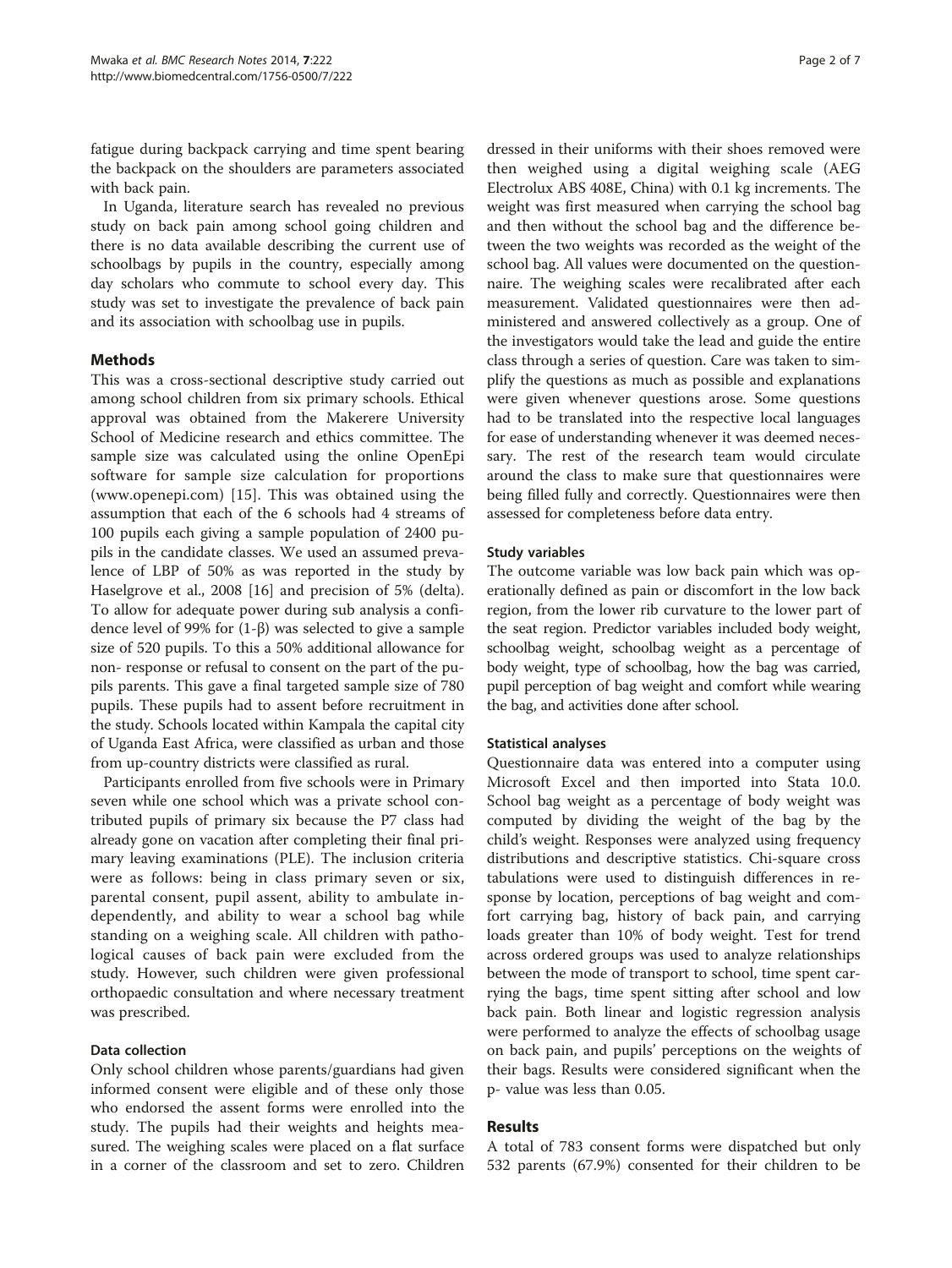<span id="page-2-0"></span>included in the study. These 532 pupils from 6 primary schools participated keeping the power (1-β) of the study above the calculated 99% for the targeted 520 pupils. The 532 school going pupils were from five public schools and one private school. They comprised of 237/532 (44.6%) males and 294/532 (55.4%) females. The mean age of the pupils was 13.6 years (range 10- 21 years  $\pm$  1.66). The mean age of pupils from the urban schools was  $12.9 \pm 1.9$  compared with  $14.3 \pm 1.5$  for the rural schools. The overall mean weight of the pupils was  $46.82 \text{ kg} \pm 9.1 \text{(range 28.5-84.9 kg)}$  (males  $46 \pm 9.1$ , females 47.5± 9.1).

# School bag weight

The average schoolbag weight carried by the pupils was 3.78 kg  $\pm$  1.97 (range 0- 12.3 kg). The mean bag weight as a percentage of the body weight was  $8.46\% \pm 5.0$ (range 0- 31.3%). The weight of the schoolbags as a percentage of body weight as summarized in Table 1 showed younger pupils carrying heavier bags than the older ones. For this analysis the intercept for the regression line 1 (Table 1) corresponded to 10 year olds carrying bags whose weight was 13.3% of their body weight. This percentage of the school bag over the pupils' body weight reduced by 1.3% for every additional year in the age of any two pupils. There were 164/532 pupils (30.8%) carrying bags which were more than 10% of their body weight and of these 122/164 (74.4%) pupils were from urban schools and 42/164 (25.6%) from rural schools. Urban pupils were carrying significantly heavier bags (mean  $10.58\% \pm 5.29$ ) than their rural counterparts (mean 6.59%  $\pm$  3.82) (t (df 530) = 10.04, p < 0.0001, r = 0.4).

# School bag use

The most common type of bag carried by the pupils was the backpack (305/532, 57.3%), the other types of bags carried included shoulder bags, plastic bags and rucksacks. All pupils from the urban schools had school bags of which 79.9% were backpacks. For the rural pupils,

#### Table 1 Regression equations

| <b>Equation</b><br>no: | Intercept                 | Coefficient                | <b>Standard</b><br>error |
|------------------------|---------------------------|----------------------------|--------------------------|
|                        | Percentage body<br>weight | R squared $=0.19$          |                          |
|                        | age                       | $-1.297$                   | 0.119                    |
|                        | constant                  | 13.283                     | 0.478                    |
| $\mathcal{P}$          | Bag weight                | R squared change $= 0.150$ |                          |
|                        | location                  | $-1.527$                   |                          |
| 3                      | Bag weight                | R squared change $= 0.097$ |                          |
|                        | Age                       | $-0.370$                   | 0.049                    |
|                        | constant                  | 5.157                      | 0.199                    |

only 102/278 (36.7%) had back packs while 43/278 (15.5%) of them had no school bags. Of the few pupils who had bags with all the recommended safety features for comfortable bag carriage only 24/532 (4.5%) routinely used these features. For the backpacks, two hundred sixty seven (51.9%) used two shoulder straps to carry their bags while 146//509 (28.7%) used one shoulder strap. All pupils had scholastic materials in their bag with a few 150/531 (28.3%) having lunch packs and water bottles. Only 101/532 pupils (19%) had access to lockers which they used through-out the day.

The mode of transport and time spent carrying school bags to and from school are summarised in Table 2, indicating that about 77.7% of the pupils walked to and from school daily carrying their schoolbags, 43.9% were carrying their bags for more than 20 minutes on their way to school whereas 54.7% had to carry their bags for the same duration on their way back home from school especially in the rural schools. There was a significant difference in the duration of school bag carriage between urban and rural children (Test for trend across ordered groups  $z = 6.95$ ,  $p < 0.0001$ ) however the effect was medium  $(r = 0.30)$ .

#### Musculoskeletal pain

Four hundred forty eight (448, 88.2%) of the pupils reported having had pain or discomfort in the body over

|            | Table 2 Mode of transport and time spent carrying the |  |
|------------|-------------------------------------------------------|--|
| school bag |                                                       |  |

| <b>Mode of transport</b>             | Urban $(n = 251)$           | <b>Rural (276)</b> |  |
|--------------------------------------|-----------------------------|--------------------|--|
| Walking                              | 137 (54.6)                  | 240 (87)           |  |
| Bicycle                              | 1(0.4)                      | 9(3.3)             |  |
| Car                                  | 64 (25.5)                   | 7(2.5)             |  |
| Taxi/ Bus                            | 36 (14.3)                   | 18(6.5)            |  |
| Motorcycle                           | 13(5.2)                     | 2(0.7)             |  |
| Time spent carrying bag to school    | $n = 252$                   | $n = 276$          |  |
| <5 minutes                           | 71 (28.2)                   | 37 (13.4)          |  |
| 5-10 minutes                         | 75 (29.8)                   | 57 (20.7)          |  |
| 11-20 minutes                        | 34 (13.5)                   | 22(8)              |  |
| 21-30 minutes                        | 31 (12.3)                   | 42 (15.2)          |  |
| >30 minutes                          | 41 (16.2)                   | 118 (42.7)         |  |
| Test for trend across ordered groups | $z = 6.95$ , $p < 0.0001$ . |                    |  |
| Time spent carrying bag from school  | $n = 252$                   | $n = 276$          |  |
| <5 minutes                           | 67(26.5)                    | 30 (10.9)          |  |
| 5-10 minutes                         | 41 (16.3)                   | 34 (12.3)          |  |
| 11-20 minutes                        | 37 (14.7)                   | 29 (10.5)          |  |
| 21-30 minutes                        | 37 (14.7)                   | 51 (18.5)          |  |
| >30 minutes                          | 70 (27.8)                   | 132 (47.8)         |  |
|                                      | $z = 5.76$ , $p < 0.0001$ . |                    |  |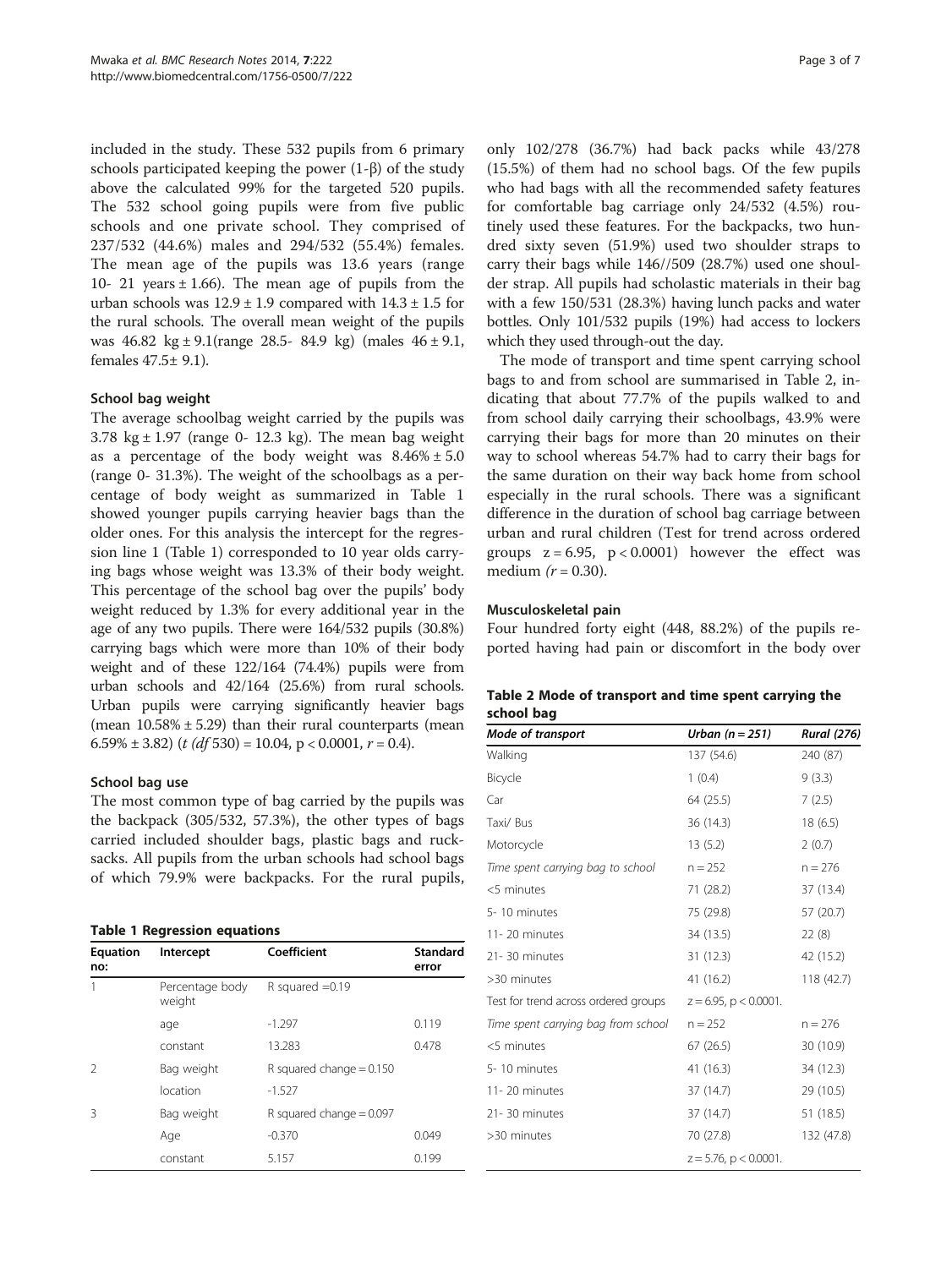the previous 2 weeks. Pain was greatest in the neck (24.5%), shoulders (42.1%), upper back (35.7%) and the lower back. Two hundred and one of pupils (37.8%) reported having had low back pain which had lasted for one day or longer with the male pupils being less significantly affected than the female pupils (odds ratio 0.54, 95% CI 0.37- 0.79). The pupils associated several activities with the causation of low back pain as shown in Table 3. About 35.4% of the children reported that carrying the schoolbag was the cause of body pain. Walking for long periods had a significant association with low back pain (odds ratio 2.67, 95% CI 1.38- 5.16). Logistic regression analysis showed that there was no significant difference in the odds of having back pain for the different types of school bag carried (odds ratio = 1.04 95% CI 0.864-1.252). Only 48 (9.3%) of the entire group had ever missed school because of back pain. However, among those with back pain 26.1% had ever missed school because of the pain. One hundred forty eight school children (28.6%) had ever had to rest or not play sports because of back pain while 36/520 children (6.9%) had ever been taken to the doctor because of back pain. Lower back pain in children using back packs and shoulder bags significantly differed between the urban and rural locations  $(z = 2.13, p = 0.03$  and  $z = 2.33, p = 0.02$ respectively). There was no significant relationship between the time spent carrying the bags on the way to school and back pain. There was also no significant difference in back pain between the urban and rural school children (Odds ratio 0.72, 95% CI 0.51- 1.03). There was no significant association between low back pain and schoolbag weight as a percentage of body weight  $(p = 0.37)$ .

After school hours the majority of pupils did household chores and studying. On the whole activities done after school did not have a significant effect on low back pain ( $z = -0.1$ ,  $p = 0.92$ ). Two hundred and twelve pupils

Table 3 Factors associated with low back pain; a comparison between urban

|                           | Urban<br>$(n = 253)$ | Rural<br>$(n = 278)$ | Odds<br>ratio | 95% CI        |
|---------------------------|----------------------|----------------------|---------------|---------------|
| Sitting for long          | 18 (7.1%)            | 26 (9.4%)            | 0.90          | $0.46 - 1.74$ |
| Walking for long          | 33 (13)              | 16(5.8)              | 2.67          | $1.38 - 5.16$ |
| Carrying the bag          | 92 (36.4)            | 96 (34.5)            | 1.24          | $0.83 - 1.85$ |
| Writing                   | 1(0.4)               | 3(1.0)               | 0.43          | $0.04 - 4.22$ |
| Sports/playing            | 13(5.1)              | 11(4.0)              | 1.1           | $0.47 - 2.56$ |
| Doing household<br>chores | 8(3.2)               | 12(4.3)              | 0.86          | $0.34 - 2.20$ |
| No pain                   | 88 (34.8)            | 114(41)              | 1             |               |
| Comparison by sex         | Male                 | Female               |               |               |
|                           | 66 (32.8)            | 135 (67.2)           | 0.54          | $0.37 - 0.79$ |

(212, 40.5%) on average spent between 2- 4 hours seated every evening and this significantly affected the occurrence of low back pain  $(z = -3.063, p = 0.02)$ .

#### Perceptions of schoolbag weight

The majority of pupils reported that they felt their bags were either medium (242/532, 49.9%) or heavy (193/532, 39.8%). About half of them (49.8%) felt uncomfortable whenever they carried their bags and 119/305 (38.5%) did not like their bags because they were either oversized or heavy. There was a significant difference in the perception of the weight of the schoolbags between the rural and urban schools (Test for trend across ordered groups  $z = 5.36$ ,  $p < 0.001$ ). There was no significant difference in the percentage of the school bag weight compared to their body weight for pupils who perceived their bags as being light (mean  $7.07\% + 4.38$ ) or medium (mean  $8.14\% \pm 4.3$ ) (t (290) = -1.6  $p = 0.11$ ). There was a significant difference in the percentage of the school bag weight compared to their body weight for pupils who perceived their bags as being medium (mean  $8.14\% \pm 4.3$ ) or heavy (mean  $10.48\% \pm 5.47$ ), t (df 358.22) = -4.85  $p < 0.001$ ). Urban pupils were less likely to complain about the weight of their bags being uncomfortable (odds ratio 0.362, 95% CI 0.249- 0.53).

#### **Discussion**

The purpose of the study was to document low back and other musculoskeletal pains and describe their relationship with schoolbag use in pupils. Comparisons between pupils from rural and urban schools were also made. The prevalence of reported low back pain among pupils was 37.8% with males being less significantly affected than female pupils (odds ratio 0.54, 95% CI 0.37- 0.79). This prevalence rate is consistent with rates reported elsewhere [[8-11,17\]](#page-5-0), in some studies it has been reported to be as high as 65% [\[7](#page-5-0)]. In addition to low back pain children also experienced pain in the upper body involving the neck, shoulders and upper back. Pain in these areas is associated with carrying heavy loads [[5,16\]](#page-5-0). Carrying a heavy school bag for long periods of time could result in repetitive stress injuries to the growing body. This follows the shifting of the child's centre of gravity in the direction of the load when carrying a backpack [[5](#page-5-0),[18](#page-5-0)]. To compensate, the child will typically leans in a direction opposite to the force. For example, to compensate for a heavy backpack worn low over the sacrum, the individual typically moves the head and trunk forward.

Another common strategy is lumbar hyperextension accompanied by hand support on the shoulder straps. Such postural deviations can hamper the natural shock absorption abilities of the spine and require greater muscle activity to prevent the individual from falling as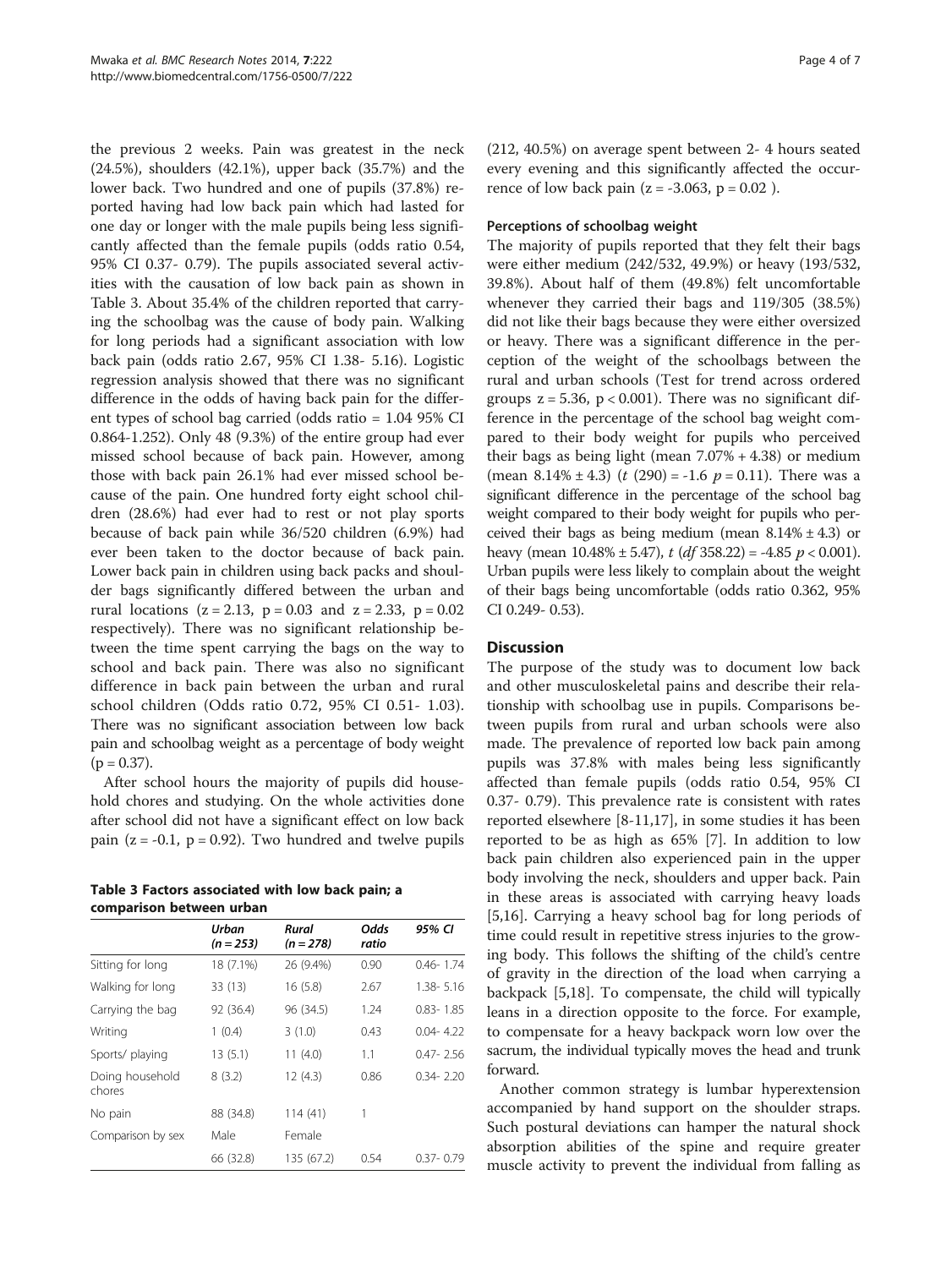a result of the increased forces and moments about the spine. These heavy school bags result in several postural changes at the head and trunk placing soft tissues at a biomechanical disadvantage resulting in fatigue and injury. The mean schoolbag weight as a percentage of body weight was 8.5% however about 30.8% of the children had bags which were more than the recommended limit of 10% with the urban school children carrying heavier bags. About 35.4% of the pupils reported that they developed pain whenever they carried their school bags however just like in other studies schoolbag weight was not associated with low back pain  $(p = 0.37)$  [\[19](#page-5-0)]. About 30.8% of pupils had bags which weighed in excess of 10% of their body weight, this was consistent with other studies which report rates between 15%- 50% [[14,20-23\]](#page-5-0). Researchers have explored whether there is a critical backpack weight-to body ratio that if exceeded affects health. Backpack loads exceeding 10% of body weight have been shown to increase energy consumption, [\[24](#page-5-0)] increase trunk forward lean, [[5,25\]](#page-5-0) and result in decreased lung volumes [\[26\]](#page-5-0). These three factors lead to reduced oxygen partial pressure (PO2) resulting in anaerobic respiration and eventual fatigue. There are several reasons for heavier backpack loads among school going children, these include: pressure to attain higher academic performance leading to children getting more homework. Whereas the contents of the schoolbags were scholastic in nature, urban school children carried more text books and hard cover counter books as compared to the conventional lighter exercise books carried by their rural counterparts, in addition, urban children also had lunch packs/ water bottles as additional contributors to the school bag weight. To prevent low back pain and associated muscle fatigue, muscle strain, and other serious back injuries, many experts recommend limiting the school bag load to 10% to 15% of body weight [[13,14](#page-5-0)].

The duration of time spent by the children carrying their school bags had a significant positive correlation with the occurrence of reported lower back pain ( $r = 0.30$ , p < 0.0001). This is of concern if one considers that with bigger capacity backpacks a pupil can accommodate several more items as compared to the other bag types.

Experts recommend wide, padded shoulder straps for comfort and greater distribution of weight across the shoulders, padded back for comfort and protection, and multiple compartments for distribution of load [\[27](#page-6-0)]. Many of the backpacks found with the participating pupils did not have these recommended ergonomic features to protect the back. Among the few who had backpacks with all the recommended features only 24 (4.5%) routinely used them. These features stabilize and better distribute the load in the backpack and increase comfort. They are, however, more costly and less commonly used by children of school age. Many backpacks commonly used by children feature adjustable straps to allow varied placement of the backpack on the user's back. School children should be encouraged to use two shoulder traps and also be taught the proper use and importance of the several features on their bags since the majority of them have to walk in excess of 20 minutes daily to and from school. To further reduce on the effects of bag weight schools ought to provide students with lockers for storage of their scholastic materials. Schools should also have fully functional libraries where students can sit, read and borrow text books instead of carrying them daily in their bags. Sadly though, only 22.2% of the pupils had access to lockers, and no school had a fully functional library because of overcrowding. This resulted in the reported carrying of schoolbags between classes for fear of theft or loss of property.

There was a significant correlation between the time pupils spent sitting after school and the occurrence of back pain. Several children reported sitting for more than 6 hours at night studying! Parents should limit the amount of time their children spend reading at night. A study on low back pain showed that children who watch a small amount of television per day  $($ 1 hour) were at no greater or lesser risk of back pain than those who watched none, [[8\]](#page-5-0) whereas watching 1–2 hours, and watching >2 hours were associated with a 70% and a 210% increase in the odds of LBP, respectively. Other studies have shown similar results [\[28](#page-6-0)].

The study also investigated pupils' subjective perceptions of their daily schoolbag loads. The majority of the pupils reported that they felt their bags were either medium (49.9%) or heavy (39.8%). About half of them (49.8%) felt uncomfortable whenever they carried their bags, several of them did not like their bags because they were either oversized or heavy. These figures are comparable to another study which reported a perception of fatigue and schoolbag heaviness of 50% [[16\]](#page-5-0). Younger city children were carrying heavier bags and therefore are more prone to spinal damage when compared to their colleagues in rural settings. To decrease injury and improve comfort, experts recommend that children use backpacks that match the size of the child [[13\]](#page-5-0). There was a significant difference in these perceptions between rural and urban schoolchildren with those from the urban schools feeling significantly more uncomfortable. Location change from city to non-city/rural settings led to a 3.86% reduction in the percentage of bag weight compared to body weight. This means that the urban children are carrying significantly heavier bags than the rural children and that when a child complains that a previously light bag has now become heavy this should be taken seriously. It is of interest to note that the rural children were twice as likely to complain that they found the weights of their bags uncomfortable as compared to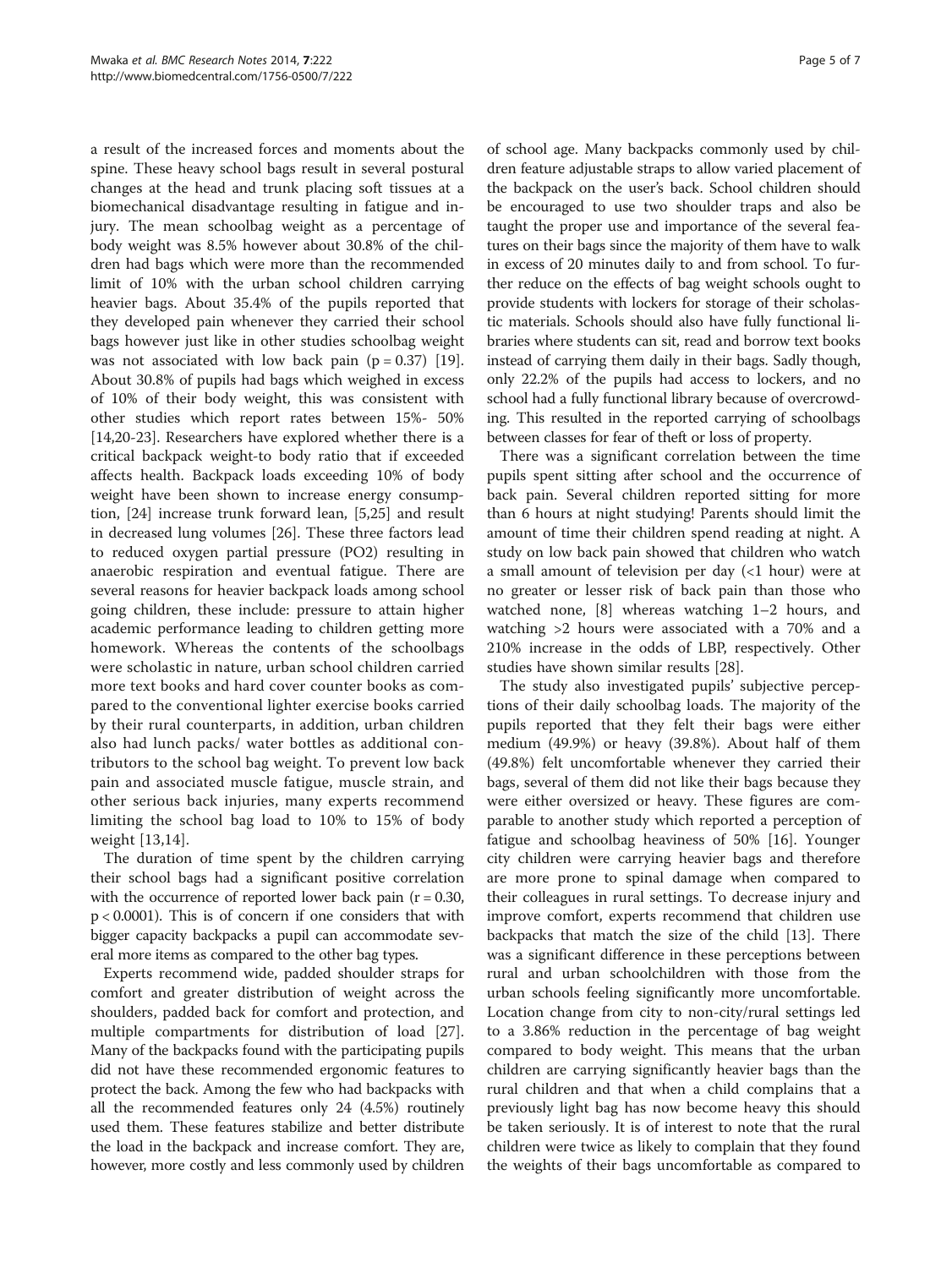<span id="page-5-0"></span>urban children. In view of the recommended cut off limits at 10% it can be seen that a child in an urban location is more exposed to spinal damage given that they are younger (Table [1,](#page-2-0) equation 3), carrying heavier bags (Table [1](#page-2-0) equation 2) and are less likely to complain about the weight of their bags (odds ratio 0.362, 95% CI 0.249- 0.53). Physicians involved in the treatment of children know, from direct experience, that backpack carrying is perceived by parents as a social problem, it is high time this notion changed!

#### **Conclusions**

Research on back pain in children is difficult because the aetiology may be multifactorial. The majority of pupils have musculoskeletal pain especially in the neck shoulders and lower back. Pupils carry heavy schoolbags with a significant proportion of them carrying school bags of more than 10% of their body weight. There were multiple factors of school bag usage that were associated with lower back pain. School children, schools and families are equally involved in determining the weight of schoolbags, and all could contribute to reducing it. Parents remain the best advocates for safety promotion and should represent the group most likely to help to significantly reduce the number of schoolbag related injuries by checking backpack weights and contents. Studies have shown that parents seldom check the weight and contents of children's schoolbags [\[29](#page-6-0)]. A second line of prevention should focus within the school. If children are provided with lockers in which to keep their school bags and other scholastic materials while at school a number of potential repetitive strain injuries may be averted. Currently, many professional organizations are communicating virtually the same message: choose the right size backpack; pack well and empty out unnecessary items; wear straps on both shoulders; and carry less than 10%- 15% of body weight.

#### Competing interests

We declare that there are no competing interests.

#### Authors' contributions

ESM and IGM conceived and designed the study. All contributed in the data collection. ESM, IGM and WB analyzed the data. JO, JK and EM prepared the manuscript, final proof reading and approval of the manuscript was done by OJ. All authors read and approved the final manuscript.

#### Acknowledgements

We would like to thank the participants and the respective school authorities for the cooperation and support. We would also like to extend our sincere gratitude to the Makerere College of Health Sciences SIDA 3 small research grant number REC REF 2011-178 for funding the study. Lastly, we would like to thank Ms Mwaka Fredah for the data entry and Ms Evelyn Bakengesa for editorial review.

#### Received: 14 September 2012 Accepted: 28 March 2014 Published: 9 April 2014

#### References

- 1. Leboeuf-Yde C, Kyvik KO, Bruun NH: Low back pain and lifestyle: part I: smoking: information from a population-based sample of 29,424 twins. Spine (Phila Pa 1976) 1998, 23:2207–2213. discussion 2214.
- 2. Iyer MSR: An ergonomic study of chronic musculoskeletal pain in schoolchildren. The Indian Journal of Pediatrics 2001, 68(10):937–941.
- 3. Grimmer K, Williams M: Gender-age environmental associates of adolescent low back pain. Appl Ergon 2000, 31:343–360.
- 4. Viry P, Creveuil C, Marcelli C: Nonspecific back pain in children: a search for associated factors in 14-year-old. Rev Rhum Engl Ed 1999, 66:381–388.
- 5. Pascoe DD, Pascoe DE, Wang YT, Shim D-M, Kim CK: Influence of carrying book bags on gait cycle and posture of youths. Ergonomics 1997, 40(6):631–640.
- 6. Negrini S, Carabalona R: Backpacks on! Schoolchildren's perceptions of load, associations with back pain and factors determining the load. Spine (Phila Pa 1976) 2002, 27:187–195.
- 7. Negrini S: Isokinetic assessment in schoolchildren with low back pain. Isokinet Exerc Sci 2000, 8:203–212.
- 8. Balague F, Dutoit G, Waldburger M: Low back pain in schoolchildren: an epidemiological study. Scand J Rehabil Med 1988, 20:175–179.
- 9. Olsen TL, Anderson RL, Dearwater SR, Kriska AM, Cauley JA, Aaron DJ, LaPorte RE: The epidemiology of low back pain in an adolescent population. Am J Public Health 1992, 82(4):606–608.
- 10. Taimela S, Kujala U, Salminen J: The prevalence of low back pain among children and adolescents: a nationwide, cohort-based questionnaire survey in Finland among children and adolescents: a nationwide, cohort-based questionnaire survey in Finland. Spine (Phila Pa 1976) 1997, 22:1132–1136.
- 11. Burton KA, Clarke RD, McClune TD, Tillotson MK: The natural history of low back pain in adolescents. Spine 1996, 21(20):2323–2328.
- 12. Kjaer P, Wedderkopp N, Korsholm L, Leboeuf-Yde C: Prevalence and tracking of back pain from childhood to adolescence. BMC Musculoskelet Disord 2011, 12:98.
- 13. Backpack safety: [http://aap.org/advocacy/backpack\\_safety](http://aap.org/advocacy/backpack_safety).
- 14. Negrini S, Carabalona R, Sibilla P: Backpack as a daily load for schoolchildren. Lancet 1974, 1999:354.
- 15. OpenEpi: open source epidemiologic statistics for public health: [www.openepi.com](http://www.openepi.com).
- 16. Haselgrove C, Straker L, Smith A, O'Sullivan P, Perry M, Sloan N: Perceived school bag load, duration of carriage, and method of transport to school are associated with spinal pain in adolescents: an observational study. Aust J Physiother 2008, 54:193–200.
- 17. Wedderkopp N, Andersen LB, Froberg K, Leboeuf-Yde C: Back pain reporting in young girls appears to be puberty-related. BMC Musculoskelet Disord 2005, 6:52.
- 18. Grimmer KA, Williams MT, Gill TK: The associations between adolescent head-on neck posture, backpack weight, and anthropometric features. Spine (Phila Pa 1976) 1999, 24:2262–2267.
- 19. Jones GT, Watson KD, Silman AJ, Symmons DP, Macfarlane GJ: Predictors of low back pain in British schoolchildren: a population-based prospective cohort study. Pediatrics 2003, 111:822–828.
- 20. Forjuoh SN, Lane BL, Schuchmann JA: Percentage of body weight carried by students in their school backpacks. Am J Phys Med Rehabil 2003, 82:261–266.
- 21. White LJ, Frasure HE, White P, White B, White MJ: Weight of backpacks carried by elementary school children: students or sherpas? Acad Emerg Med 2000, 7:1168.
- 22. Negrini S, Politano E, Carabalona R, Tartarotti L, Marchetti ML: The backpack load in schoolchildren: clinical and social importance, and efficacy of a community-based educational intervention. A prospective controlled cohort study. Eura Medicophys 2004, 40:185–190.
- 23. Al-Hazzaa HM: School backpack: how much load do Saudi school boys carry on their shoulders? Saudi Med J 2006, 27:1567–1571.
- 24. Hong Y, Li JX, Wong AS, Robinson PD: Effects of load carriage on heart rate, blood pressure and energy expenditure in children. Ergonomics 2000, 43:717–727.
- 25. Hong Y, Brueggemann GP: Changes in gait patterns in 10-year-old boys with increasing loads when walking on a treadmill. Gait Posture 2000, 11:254–259.
- 26. Lai JP, Jones AY: The effect of shoulder-girdle loading by a school bag on lung volumes in Chinese primary school children. Early Hum Dev 2001, 62:79–86.